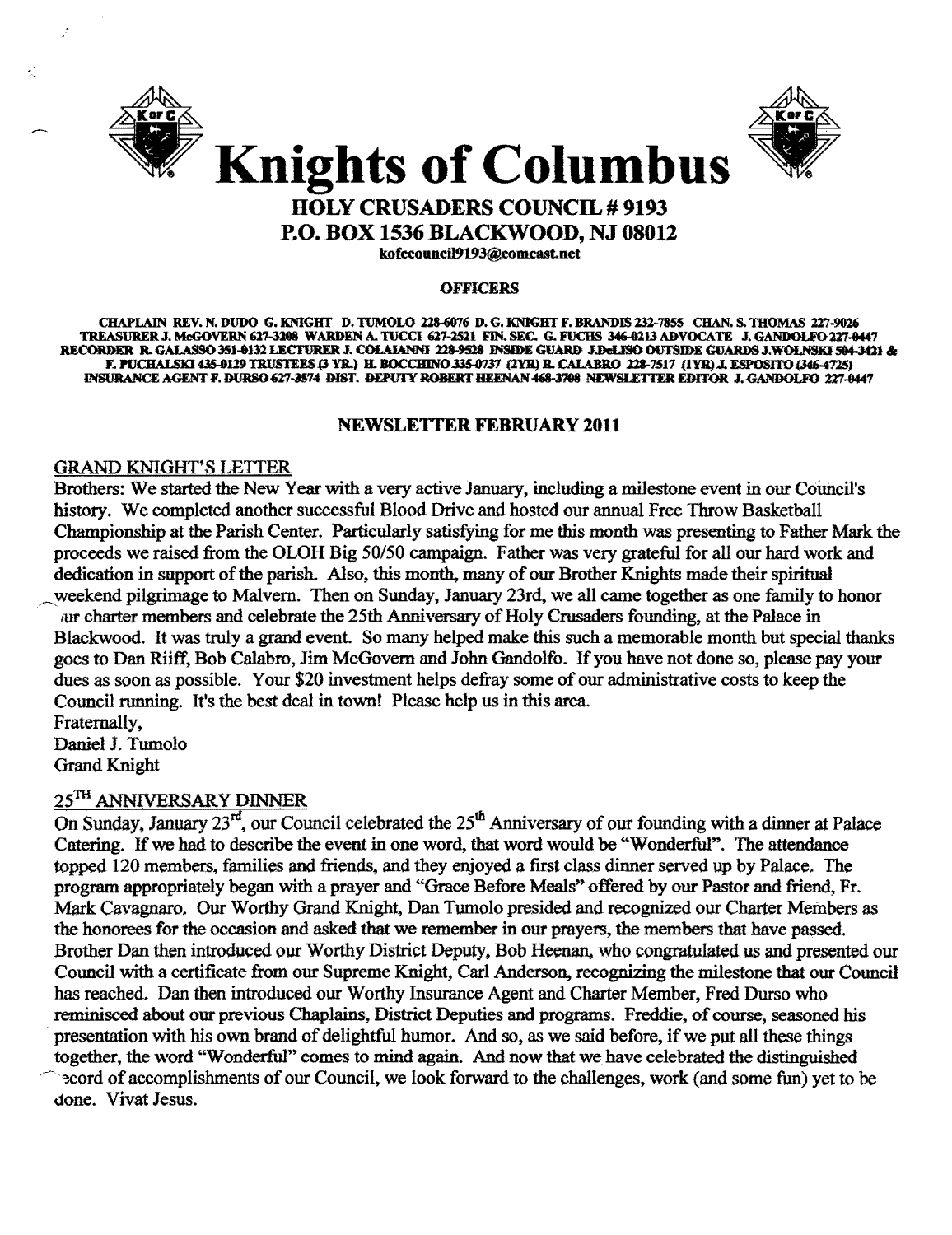#### KNIGHfIFAMILY OF THE MONTH

Our knight of the month for January was Bob Calabro (service to the Council). Our family of the month for January was Tom Skelly and family. Congratulations and thank you.

#### FREE THROW CONTEST

For over 37 years more than 2.5 million boys and girls, ages  $10$  to  $14$ , have participated in the Knights of Columbus Free Throw Championship. On Saturday, January 15<sup>th</sup>, our Council sponsored our annual Free Throw Contest in the Parish Center. There were 30 participants and here are the winners: Boys lOyrs Sean Miller, llyrs Frank Mendola Jr., 12yrs Eric Miller, 13yrs Chris Campellone, 14 yrs Vineeth Romiyo. For the Girls: lOyrs Julia Neff, 11yrs Krista Gonzalez., 12yrs Marissa Gambone~ 13yrs Niaze Harden, 14yrs  $n/a$ . We thank all the members that assisted with the competition. We will be hosting the District Free Throw competition on Saturday, February 19<sup>th</sup> at 10:00 AM. Help will be needed starting at 9:00 AM.

#### BLOOD DONOR DRIVE

Our Council sponsored a Red Cross blood donor drive on Thursday, January  $6<sup>th</sup>$ , in the Parish Center. Blood supplies are always in short supply and your help is always appreciated. We would like to thank Dan Riiff for promoting and directing the drive and providing dinner for the donors. We would also like to thank Bob Calabro for his assistance. Finally, we thank all the donors that rolled up their sleeves and donated 75 pints to this worthy cause.

#### ANNUAL DUES

All of you have received your bill for annual dues, but you have not all responded. Please take care of this important matter as soon as possible. Don't put your Council through the ordeal of second billings and follow ups. Most of you pay promptly and we appreciate that. But, unfortunately, there are some ofyou that drag this thing our month after month. **Do take care of this NOW.** Thank you.

### ANNUAL FRATERNAL ACTIVITY SURVEY

In accordance with the requirements of the Supreme

Council, our annual Survey of Fraternal Activity was filed. The report is an estimate of the many hours our Council dedicates to our many programs. It is a number in which we can all take pride.

#### CHAPLAIN'S CORNER

You can talk to God because God listens. Your voice matters in heaven. He takes you very seriously. When you enter his presence, he turns to you to hear your voice. No need to fear that you will be ignored. Even if you stammer or stumble, even if what you have to say impresses no one, it impresses God and he listens. Intently, Carefully. God has proven himself as a faithful father. Now it falls on us to be trusting children. Let God give you what your family doesn't. Let him fill the void others have left. Rely upon him for your affirmation and encouragement. Look at Paul's words "you are God's child and God will give you the blessing he promised because you are his child.»

#### MALVERN RETREAT

During the weekend of January 14-16, our Malvern retreatants enjoyed another wonderful and spiritually uplifting weekend. We are proud to announce that 27 members, friends, family attended with our group. We'll do it again next year, to help celebrate Malvern's 100 anniversary, and we hope that even more of you will join us.

#### KNIGHTS OF COLUMBUS INSURANCE

The laws and rules of our Order, as well as state (provincial) laws, specify that the Knights of Columbus may accept insurance applications from members only. As a member, you may apply for insurance on yourself, your wife and your minor children. The Order's Board of Directors has taken action, though, to assure that a Knight's widow maintains the right to purchase additional insurance for a limited time. This can be of great benefit and comfort to those we leave behind. This "right to apply" is available only to the widows of insured members. If a member has not availed himself of our highly rated life insurance program, or purchased an annuity or long-term care policy, this benefit is not available to his widow. But if the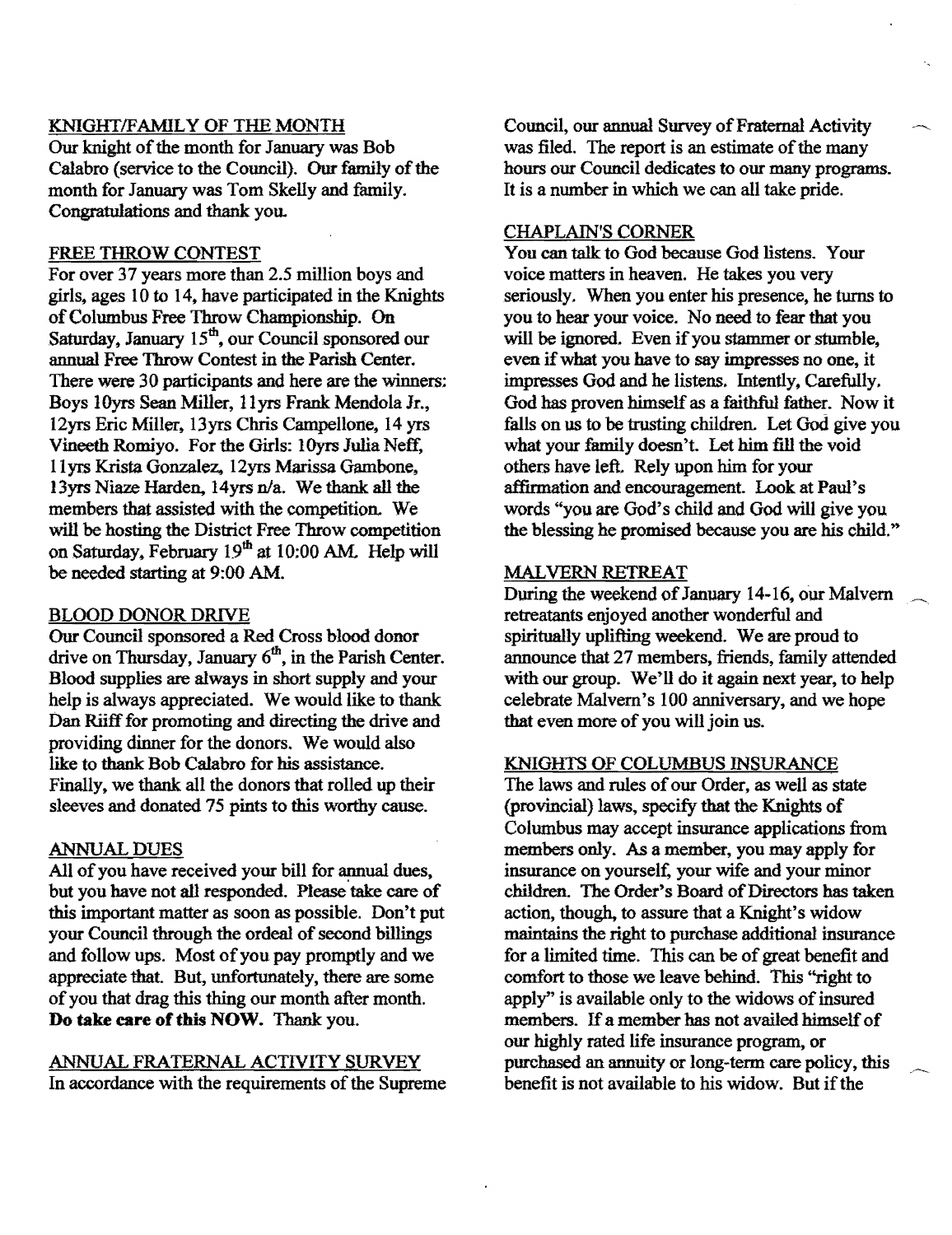$\sim$  member was an insured member, his widow has the right to apply for additional insurance on her life and on the life of the member's minor children. This right must be exercised within one year following the Order's receipt of proof of the insured's death. Know two things. First, I'll assist your widow and children in any way possible if you should die, both with your Knights of Columbus insurance and any other life insurance you may have. Second, I'll provide them my best professional advice and service, to assure that they have adequate insurance protection. I have no greater responsibility. Fred Durso, FICF, Field Agent, (856) 309-1030

#### FOURTH DEGREE NEWS

Notices have been mailed to all members regarding their 2011 annual dues. Prompt payment is requested. Our fundraising night at the Texas Road House on Jan. 25<sup>th</sup> was very successful. Thanks to Joe Pettineo, a makeup date for the 4<sup>th</sup> Degree Exemplification has been set for March  $26<sup>th</sup>$ , at St. Martha's RC Church Hall, Hebertsville Rd. Pt. ~leasant. For further details or an application, contact Barry Start. The Bishop Schad Assembly meets on the  $3<sup>rd</sup>$  Wednesday of the month in the Parish Center.

#### KotC'S ROLE IN THE CHURCH

We are an independent, non-canonical organization that is nonetheless completely supportive of the Church at the parish, diocesan, national and international levels. Many thousands of priests and bishops are members. A major part of the Order's work is devoted to supporting our parish priests, bishops, and the Pope in a wide variety of ways. Last year, we provided more than \$17.6 million for church-related grants and programs, including \$2.3 million for vocations support. Each year, the Order presents the Pope with earnings from our Vicarius Christi Fund for his personal charities. Last year, the earnings totaled \$1.6 million.

#### FIRST FRIDAY ADORATION

The next Exposition of the Blessed Sacrament will ake place in the Our Lady of Hope Chapel on First Friday, February 4th, after the 9:00 AM Mass, continue until 7:00 PM, and close with Benediction. Try to stop in during the day to spend time with the Lord.

#### FEBRUARY BIRTHDAYS AND ANNIVERSARIES

The following Brothers or members of their families will celebrate their birthdays this month: Sal Aversa, John Colaianni, Edward D'Andrea. Caitlin Gallagher, Sean Grannan, AI Guarini, Dave Harkins, Paul Heim, Sr., Bill Higgins, Ron Kentrus, Ron Lawrence, Mrs. Tricia Little, John Muldowney, Mike Poiez, John Rifici, Dan Riiff, Anthony Rutigliano, Gina Sirolli, John Venuti and Paul Woycieehowski.

The following members will celebrate their anniversaries this month: Mr.&Mrs. Paul Chatburn, Mr.&Mrs. Michael Lisanti, Mr.&Mrs. John Gandolfo. CONGRATUALTIONS. If we missed someone's birthday or anniversary, please contact John Gandolfo (227-0447) or gandy@comcast.net.

#### EDITORIAL

What a proud and rewarding event the Anniversary Dinner was for all who attended. Our Council has worked very hard to develop the successful reputation that it has, and this was an occasion pat ourselves on the back for a job well done. It was done in an atmosphere of friendship, good food, and in the beautiful surroundings of the Palace. May God bless us with more of these proud moments. Vivat Jesus.

#### IMPORTANT DATES

- Feb. 3 Officers Meeting (8 PM Parish Center)
- Feb. 4 First Friday (OLOH Chapel)
- Feb. 10 Council Meeting (8 PM Parish Center)
- Feb. 19 District Free Throw Contest (parish Center)
- Feb. 24 Council Meeting (8 PM Parish Center)
- Mar. 3 Officers Meeting (8 PM Parish Center)
- Mar. 4 First Friday (OLOH Chapel)
- Mar. 9 Ash Wednesday-Lent begins
- Mar. 10 Council Meeting (8 PM Parish Center)
- Mar. 24 Council Meeting (8 PM Parish Center)
- Mar. 29 Founder's Day (1882)